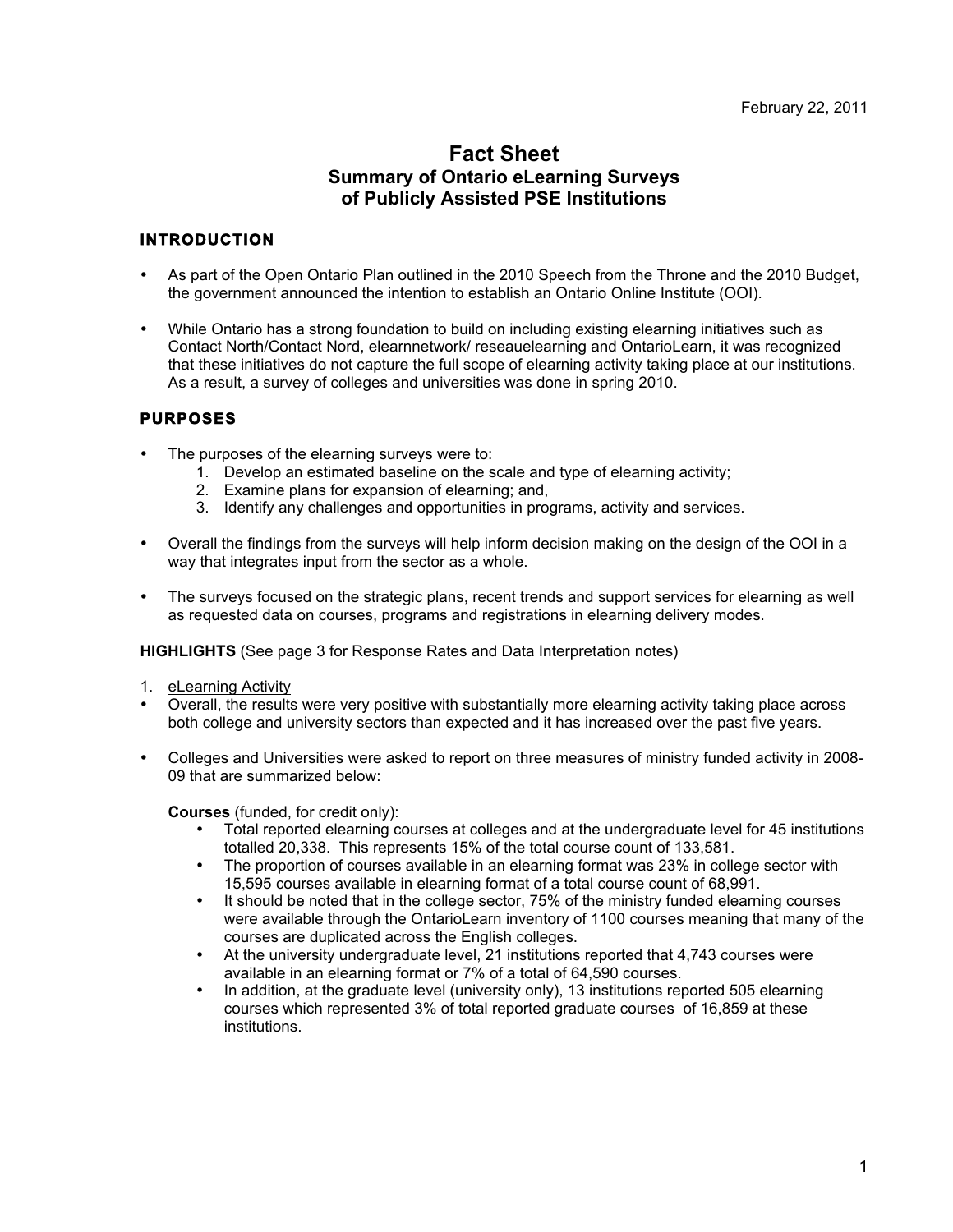**Programs** (funded, for credit only):

- Total reported elearning programs amounted to 762 programs or 14% or total programs of 5,505 across 33 institutions that reported data at colleges and at the undergraduate university level.
- Colleges reported 602 elearning programs across 21 institutions or 20% of total available programs of 3,011 at these institutions. An estimated 41% of the programs were part of the OntarioLearn consortium which shares elearning programs.
- Universities reported 160 undergraduate programs in elearning format or 6% of total programs at 12 institutions that were able to report.
- At the graduate university level, 25 elearning programs were reported by 7 institutions which represent 4% of total program offerings of 620 at these institutions.

**Registrations** (funded, for credit only):

- Total reported elearning course registrations amounted to 485,619 registrations or 11% of total registrations of 4,615,341 at colleges and in undergraduate courses at universities  $(n=43)$ .
- At colleges, elearning course registrations totalled 142,185 registrations at 24 colleges and amounted to 7% of total registrations of 2,013,054.
- At the undergraduate university level, total elearning registrations amounted to 343,434 or 13% at 19 institutions which reported.
- At the graduate university level, total elearning registrations amounted to 10,097 or 7% of total registration of 136,800 at 11 institutions which reported data.
- 2. eLearning Plans
	- Of 24 colleges responding, 18 have specific elearning plans and 17 of these include elearning as part of college's Strategic Plan
	- Of 23 universities and affiliates reporting, 14 have specific elearning plans. However, 18 universities include elearning as part of the university's overall strategic plans.
- 3. Strengths and Opportunities
- Most program areas have elearning options and the current plans for expansion focus on all disciplines fairly equally. College Business courses and programs were about 30% of total offerings. University elearning activity was fairly equally distributed across all program areas with social sciences and general arts and sciences having the highest registration levels.
- However, there are limitations in the number and types of full credentials available:
	- Of the total elearning programs offered at colleges 43% (144) are Board Certificates and 27% (89) are Ontario College Certificates.
	- Of total reported elearning programs (166) within universities, undergraduate degrees represent the largest share at 68% (113).
- The OntarioLearn consortium of English colleges has been a powerful factor in expanding online offerings across the province. However, it needs to be recognized that the majority of the elearning activity in the college sector represents the same 1100 courses offered by some or all of the 22 member colleges rather than unique offerings.
- All institutions are actively engaged in elearning to some degree. Many colleges and universities have placed a high priority on developing elearning opportunities for there students albeit for different objectives.
- Online and synchronous delivery provides greater access for time and geography since students do not have to attend campus except for certain courses, seminars or labs (up to 20% of the program). Colleges offer more than 85% of their elearning activity online while synchronous is 7% and hybrid is 8%. In particular small colleges, including the northern and French-language ones, offer 25% of all types of courses but have 46% of elearning courses in total inventories.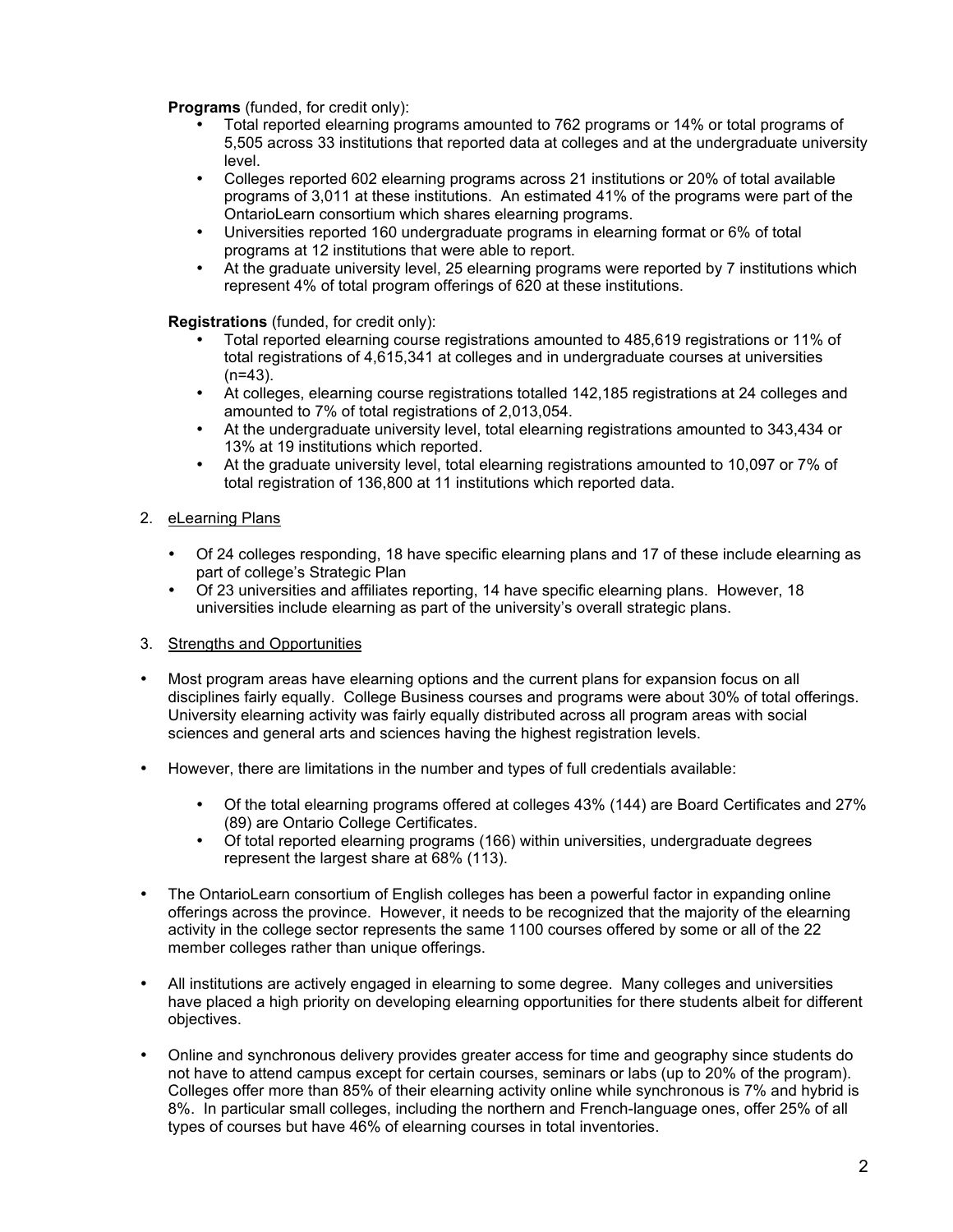- Hybrid options (50% online or more) focus more on providing greater scheduling flexibility to oncampus students, incorporating more innovative delivery options than traditional classrooms, offering greater interactivity and accommodating different learning styles. Universities provide substantially more hybrid offerings – 50% of elearning courses and 64% of elearning registrations – than online at 43% of courses and 30% of registrations and synchronous at 7% of courses and 6% of registrations.
- Both universities and colleges reported strong, positive results with respect to course completion rates:
	- The median in the college sector for the 20 colleges that responded to the question was 76.1% with most institutions reporting results between 70% and 79%.
	- The median in the university sector for the 15 universities that responded was 89% with most universities reporting results from 85% to 95%.
- In both the college and university sectors, a broad range of student services are available for students taking online course including course advisement, online registration, faculty contact, exam invigilation and academic tutoring. Of note is the fact that most institutions did not offer 24/7 IT support. College students who take the elearning courses through OntarioLearn did have access to 24/7 IT support through Embanet.
- Most colleges and universities (over 90%) advised that they offer professional development for online course development and for online course delivery.

## **RESPONSE RATES AND DATA INTERPRETATION**

- In general, the data collected provides substantial information about the trends and patterns in the existing elearning activity in Ontario's postsecondary system.
- While there was a 100% response rate [24 colleges of applied arts and technology and 23 universities and affiliates responded (20 universities plus the Northern Ontario School of Medicine, St. Paul, Hearst)] responded, not all institutions were able to answer all questions.
- The data provided are estimates of activity levels existing institutional reporting systems are not always capable of identifying and reporting on elearning activity levels separately from other activity.
- While definitions were provided by the ministry to be used during data collection, some institutions needed to use a modified definition (e.g., % of online activity in a hybrid program) in order to provide a response using its current data collection methods.
- There was a fair degree of consistency and effort to answer the questions as presented which was commendable given that this was the first time this type of data on elearning was collected across both sectors. Any future surveys will build upon this experience and be able to provide more consistent information.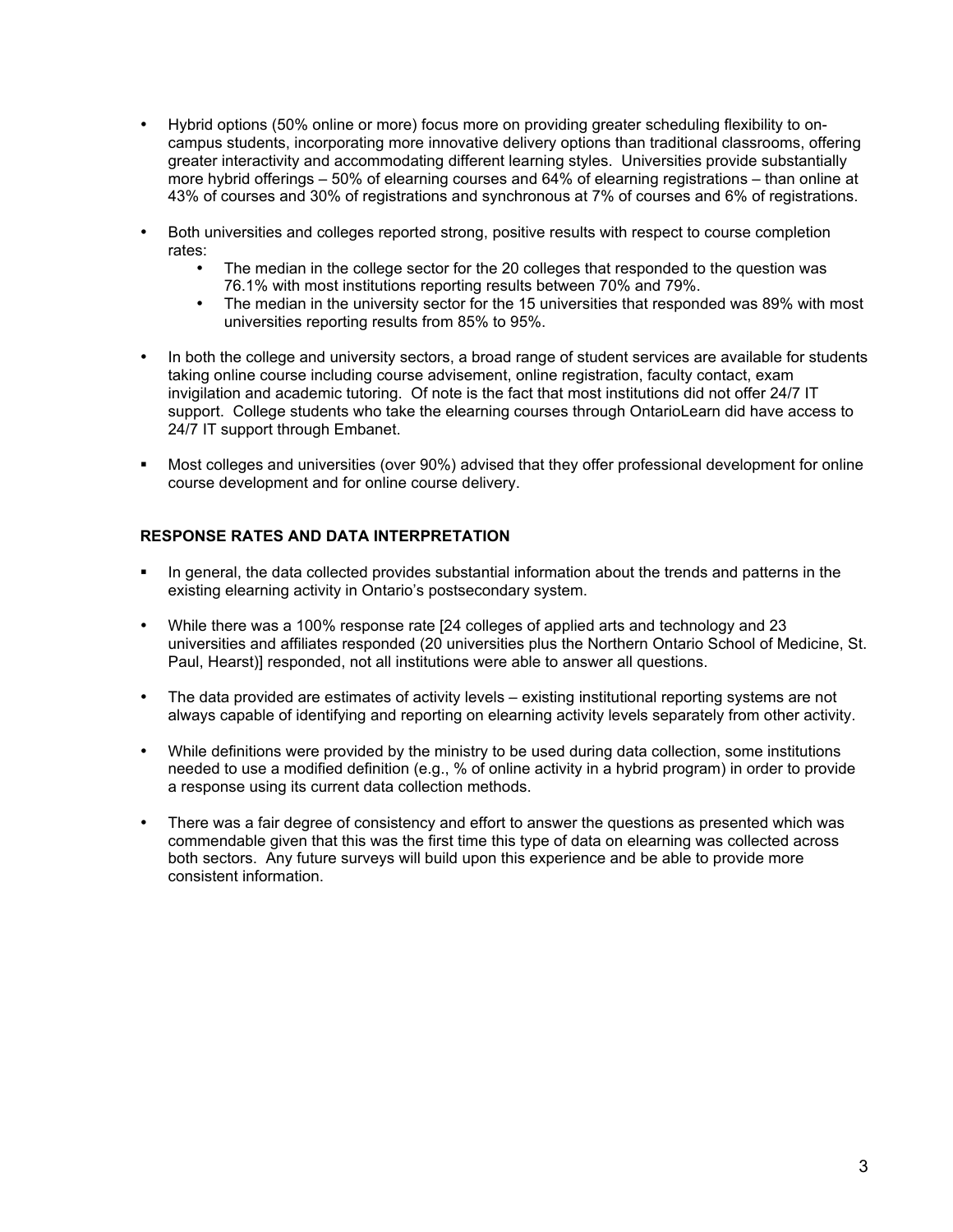## **APPENDIX DATA TABLES AND DATA SUMMARIES**

## **SUMMARY OF DATA TEMPLATES**

- "N" represents the number of colleges or universities that responded to a question.
- Data provided could be best estimates of activity levels if reporting systems were not capable of identifying and reporting on elearning activity levels separately from other activity.
- Some institutions needed to use a modified definition (e.g., % of online activity in a hybrid program) in order to provide a response using its current data collection methods.

### **Activity Levels: Courses, Programs and Registrations**

For the following analysis, institutions were grouped into the following regions:

|                     | <b>Central</b> | <b>North</b>     | East                | West         |
|---------------------|----------------|------------------|---------------------|--------------|
| <b>Colleges</b>     | Centennial     | Boréal           | Algonquin           | Conestoga    |
|                     | George Brown   | Cambrian         | La Cité             | Fanshawe     |
|                     | Georgian       | Canadore         | Durham              | Lambton      |
|                     | Humber         | Confederation    | Lovalist            | Mohawk       |
|                     | Seneca         | <b>Northern</b>  | St. Lawrence        | Niagara      |
|                     | Sheridan       | Sault            | Sir Sanford Fleming | St. Clair    |
| <b>Universities</b> | <b>OCADU</b>   | Algoma           | Carleton            | <b>Brock</b> |
|                     | Ryerson        | Lakehead         | Ottawa              | Guelph       |
|                     | Toronto        | Laurentian       | Queen's             | McMaster     |
|                     | York           | <b>Nipissing</b> | Trent               | Waterloo     |
|                     |                | <b>NOSM</b>      | <b>UOIT</b>         | Western      |
|                     |                |                  |                     | Laurier      |
|                     |                |                  |                     | Windsor      |

## **COURSES (MTCU funded):**

All tables include those institutions that noted both total courses and elearning courses. n = number of institutions included in data.

| TABLE 1: COLLEGES - elearning courses as a proportion of total courses |  |
|------------------------------------------------------------------------|--|
|------------------------------------------------------------------------|--|

|                      | Total         | Central        | North         | East          | West         |
|----------------------|---------------|----------------|---------------|---------------|--------------|
| <b>Total Courses</b> | 68,991 (n=24) | $18,490$ (n=6) | $12,320(n=6)$ | 14,373 (n=6)  | 23,808 (n=6) |
| eLearning            | 15,595 (n=24) | 1,295 (n=6)    | 4,257 (n=6)   | $3,662$ (n=6) | $6,381(n=6)$ |
| <b>Courses</b>       |               |                |               |               |              |
| Percent              | 23%           | 7%             | 35%           | 25%           | 27%          |

#### TABLE 2: COLLEGES – elearning course inventories

|                     | Total    | Central       | <b>North</b>  | East          | West          |
|---------------------|----------|---------------|---------------|---------------|---------------|
| eLearning           | 19,620   | $1,462$ (n=6) | $8,068$ (n=5) | $4,137$ (n=5) | $5,953$ (n=5) |
| <b>Courses in</b>   | $(n=21)$ |               |               |               |               |
| Inventory           |          |               |               |               |               |
| <b>Courses in</b>   | 14,720   | $814(n=6)$    | $6,960(n=5)$  | $3,118(n=5)$  | $3,828$ (n=5) |
| Inventory part of   | $(n=21)$ |               |               |               |               |
| <b>OntarioLearn</b> |          |               |               |               |               |
| Percent             | 75%      | 56%           | 86%           | 75%           | 64%           |

*Colleges'were'asked'to'include'which'of'the'1,100'OntarioLearn'courses'and'programs'are'part'of'their'inventories.' Common'courses'were'counted'by'each'institution.*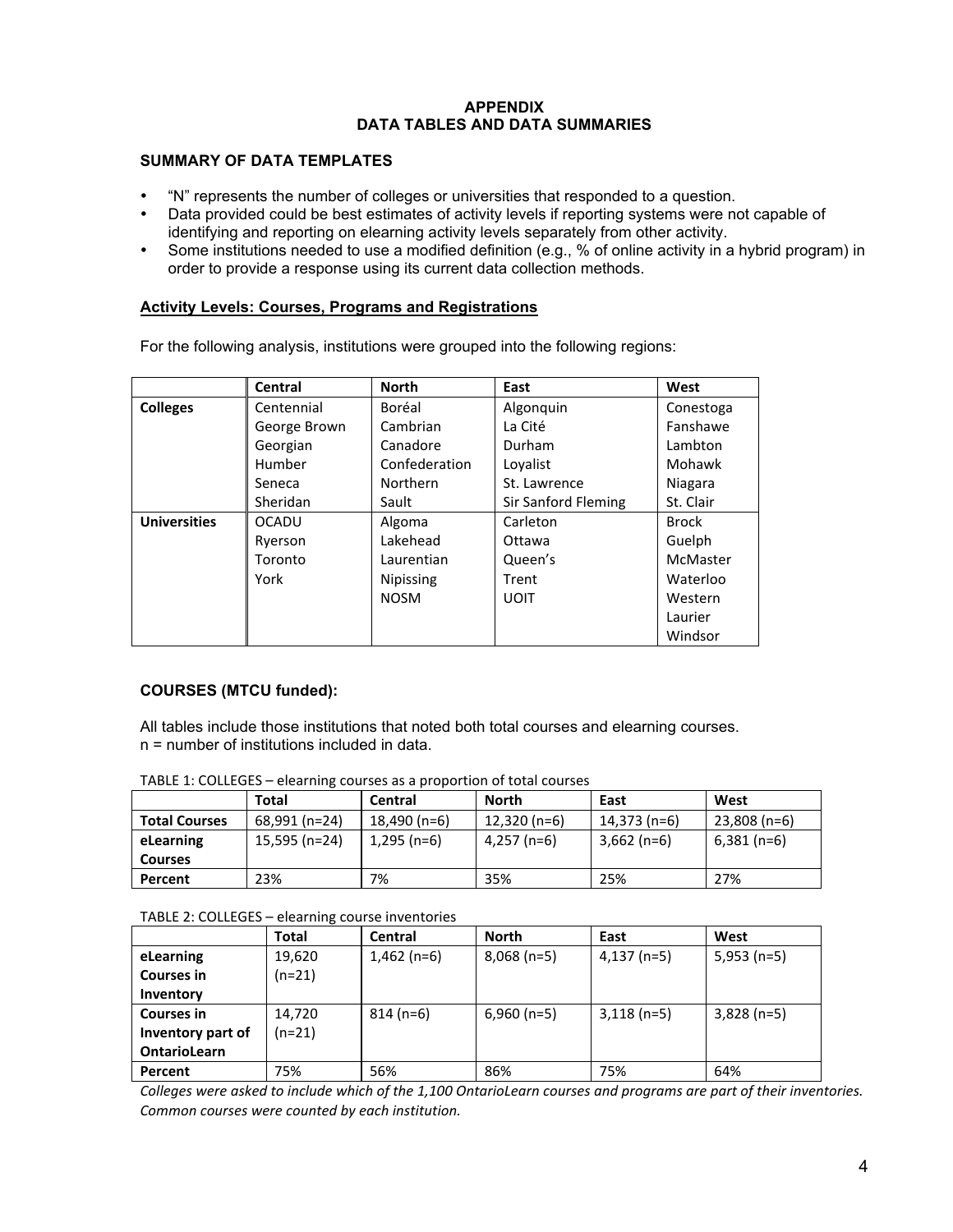|  | TABLE 3: UNIVERSITIES - Undergraduate elearning courses as a proportion of total courses |
|--|------------------------------------------------------------------------------------------|
|  |                                                                                          |

|                      | <b>Total</b>  | Central       | North       | East         | West         |
|----------------------|---------------|---------------|-------------|--------------|--------------|
| <b>Total Courses</b> | 64,590 (n=21) | $20.815(n=4)$ | 7,036 (n=5) | 14,968 (n=5) | 21.771 (n=7) |
| eLearning            | 4,743 (n=21)  | 537 (n=4)     | 924 (n=5)   | $343(n=5)$   | $2,939(n=7)$ |
| <b>Courses</b>       |               |               |             |              |              |
| Percent              | 7%            | 2.6%          | 13%         | 2%           | 13%          |

TABLE 4: UNIVERSITIES – Graduate elearning courses as a proportion of total courses

|                      | Total           | Central      | North      | East          | West        |
|----------------------|-----------------|--------------|------------|---------------|-------------|
| <b>Total Courses</b> | $16,859$ (n=13) | $3,144(n=1)$ | $315(n=2)$ | $5,071$ (n=3) | 8,329 (n=7) |
| eLearning            | 505 $(n=13)$    | 42 (n=1)     | $33(n=2)$  | $107(n=3)$    | $323(n=7)$  |
| <b>Courses</b>       |                 |              |            |               |             |
| Percent              | 3%              | 1%           | 10%        | 2%            | 4%          |

TABLE 5: UNIVERSITIES - Undergraduate and Graduate elearning courses as a proportion of total courses

|                      | Total          | Central       | <b>North</b>  | East         | West           |
|----------------------|----------------|---------------|---------------|--------------|----------------|
| <b>Total Courses</b> | $61.941(n=13)$ | $9,736$ (n=1) | $4,826$ (n=2) | 17.279 (n=3) | $30,100$ (n=7) |
| eLearning            | 4,157 (n=13)   | 179 (n=1)     | $298(n=2)$    | 408 (n=3)    | $3,262$ (n=7)  |
| <b>Courses</b>       |                |               |               |              |                |
| Percent              | 7%             | 2%            | 6%            | 2%           | 11%            |

TABLE 6: Estimate of eLearning courses as a proportion of total courses – Colleges and Undergraduate (TABLE 1 + **TABLE(3)**

|                                                   | Total          | Central         | <b>North</b>  | East            | West          |  |
|---------------------------------------------------|----------------|-----------------|---------------|-----------------|---------------|--|
| <b>Total Courses</b>                              | 133,581 (n=45) | $39,305$ (n=10) | 19,356 (n=11) | $29,341$ (n=11) | 45,579 (n=13) |  |
| eLearning                                         | $20,338(n=45)$ | $1,832$ (n=10)  | $5,181(n=11)$ | $4,005$ (n=11)  | $9,320(n=13)$ |  |
| <b>Courses</b>                                    |                |                 |               |                 |               |  |
| Percent                                           | 15%            | 4.7%            | 27%           | 14%             | 20%           |  |
| <b>Comparison with Graduate eLearning Courses</b> |                |                 |               |                 |               |  |
| Graduate                                          | 505 $(n=13)$   | $42(n=1)$       | $33(n=2)$     | $107(n=3)$      | $323(n=7)$    |  |
| eLearning                                         |                |                 |               |                 |               |  |
| <b>Courses</b>                                    |                |                 |               |                 |               |  |

TABLE 7: TOTAL SYSTEM – Colleges and Universities elearning courses as a proportion of total courses (TABLE 1 + **TABLE 5)** 

|                      | Total          | l Central                | <b>North</b> | East           | West           |
|----------------------|----------------|--------------------------|--------------|----------------|----------------|
| <b>Total Courses</b> | 130,932 (n=37) | $\parallel$ 28.226 (n=7) | 17,146 (n=8) | $31,652$ (n=9) | 53,908 (n=13)  |
| eLearning            | 19,752 (n=37)  | $\parallel$ 1,474 (n=7)  | 4,555 (n=8)  | 4,070 (n=9)    | $9,643$ (n=13) |
| <b>Courses</b>       |                |                          |              |                |                |
| Percent              | 15%            | 5%                       | 27%          | 13%            | 18%            |

*Note: Unfunded/Not-for-credit courses were excluded from above analysis. Reported activity levels were considerably less in this area and not reported as consistently:*

- *Colleges report a total of 10,007 unfunded courses (n=20) and 1,485 unfunded elearning courses (n=18).*
- *Universities report a total of 2,539 undergraduate not-for-credit courses (n=8) and 1,094 undergraduate not-for-credit elearning courses (n=7).*
- *Universities report a total of 757 graduate not-for-credit courses (n=7) and 75 graduate not-for-credit elearning courses (n=2).*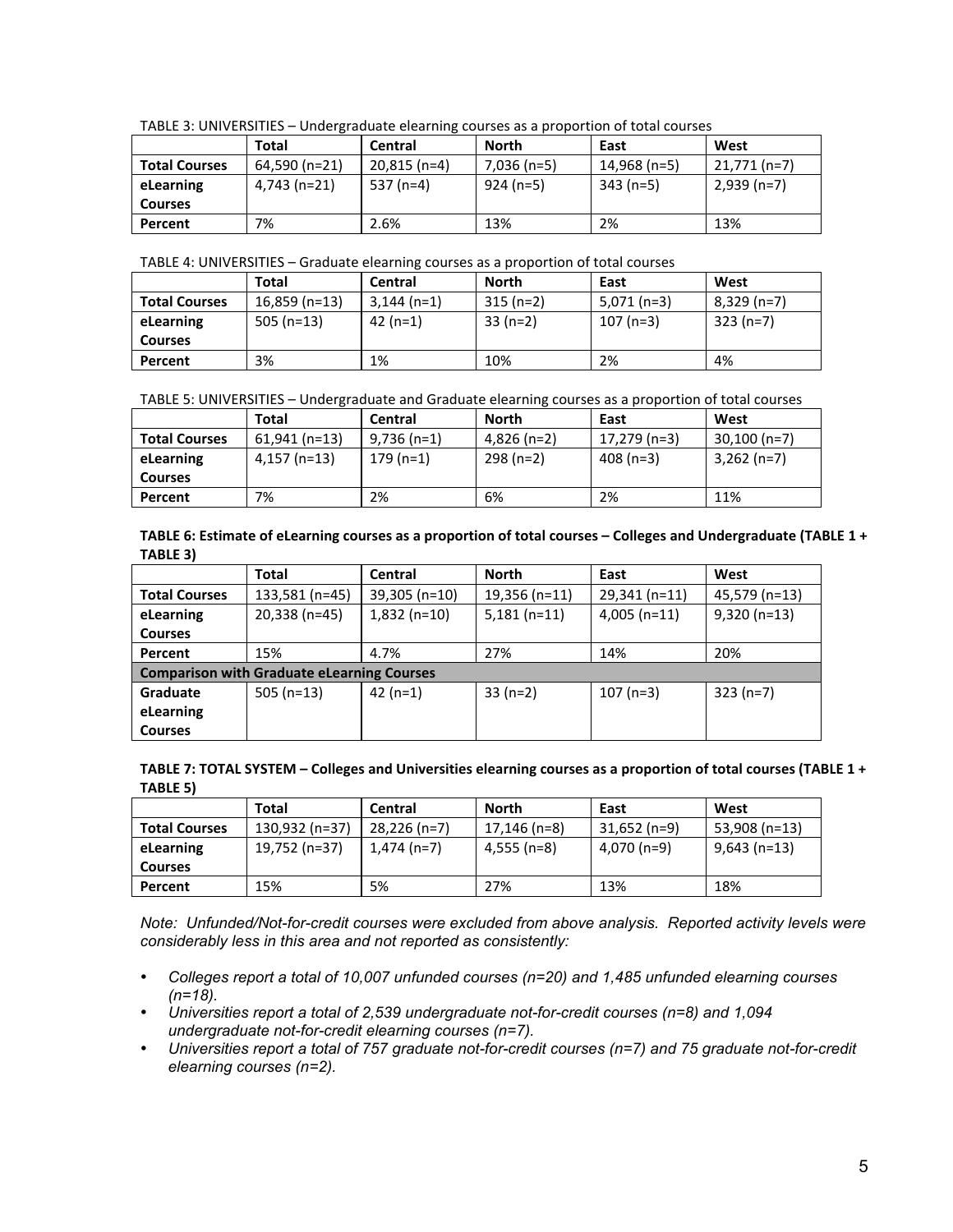## **PROGRAMS: (MTCU funded)**

All tables include those institutions that noted both total programs and elearning programs. n = number of institutions included in data.

|                       | Total         | <b>Central</b> | <b>North</b> | East       | West       |
|-----------------------|---------------|----------------|--------------|------------|------------|
| <b>Total Programs</b> | $3,011(n=21)$ | $1,046$ (n=5)  | 475 (n=6)    | 771 (n=6)  | $719(n=4)$ |
| eLearning             | $602$ (n=21)  | $118(n=5)$     | $118(n=6)$   | $255(n=6)$ | $111(n=4)$ |
| <b>Programs</b>       |               |                |              |            |            |
| Percent               | 20%           | 11%            | 25%          | 33%        | 15%        |

TABLE 1: COLLEGES – elearning programs as a proportion of total programs

#### TABLE 2: COLLEGES - elearning program inventories

|                     | Total       | Central    | <b>North</b> | East       | West       |
|---------------------|-------------|------------|--------------|------------|------------|
| eLearning           | 745 (n=18)  | $120(n=4)$ | $106$ (n=5)  | $318(n=5)$ | $201(n=4)$ |
| Programs in         |             |            |              |            |            |
| Inventory           |             |            |              |            |            |
| Programs in         | $303(n=18)$ | 56 $(n=4)$ | $71(n=5)$    | $125(n=5)$ | $51(n=4)$  |
| Inventory part of   |             |            |              |            |            |
| <b>OntarioLearn</b> |             |            |              |            |            |
| Percent             | 41%         | 47%        | 67%          | 39%        | 25%        |

*Note:'Colleges'were'asked'to'include'which'of'the'1,100'OntarioLearn'courses'and'programs'are'part'of'their' inventories.'Common'programs'were'counted'by'each'institution.*

#### TABLE 3: UNIVERSITIES – Undergraduate elearning programs as a proportion of total programs

|                       | Total         | Central     | North      | East       | West         |
|-----------------------|---------------|-------------|------------|------------|--------------|
| <b>Total Programs</b> | $2.494(n=12)$ | 584 $(n=1)$ | $161(n=3)$ | $419(n=2)$ | $1,330(n=6)$ |
| eLearning             | $160(n=12)$   | $3(n=1)$    | $13(n=3)$  | $12(n=2)$  | $132(n=6)$   |
| <b>Programs</b>       |               |             |            |            |              |
| Percent               | 6%            | 0.5%        | 8%         | 3%         | 10%          |

### TABLE 4: UNIVERSITIES – Graduate elearning programs as a proportion of total programs

|                       | <b>Total</b> | Central  | North     | East       | West       |
|-----------------------|--------------|----------|-----------|------------|------------|
| <b>Total Programs</b> | $620(n=7)$   | $0(n=0)$ | $28(n=2)$ | $331(n=2)$ | $261(n=3)$ |
| eLearning             | $25(n=7)$    | $0(n=0)$ | $3(n=2)$  | $11(n=2)$  | $11(n=3)$  |
| Programs              |              |          |           |            |            |
| Percent               | 4%           |          | 11%       | 3%         | 4%         |

TABLE 5: UNIVERSITIES – Undergraduate and Graduate elearning programs as a proportion of total programs

|                       | Total        | <b>Central</b> | <b>North</b> | East       | West          |
|-----------------------|--------------|----------------|--------------|------------|---------------|
| <b>Total Programs</b> | $1.937(n=6)$ | 0 (n=0)        | $188(n=2)$   | $696(n=1)$ | $1,053$ (n=3) |
| eLearning             | $149(n=6)$   | $0(n=0)$       | $15(n=2)$    | $17(n=1)$  | 117 (n=3)     |
| <b>Programs</b>       |              |                |              |            |               |
| Percent               | 8%           |                | 8%           | 2%         | 11%           |

TABLE 6: Estimate of eLearning programs as a proportion of total programs - Colleges and Undergraduate **(TABLE(1(+(TABLE(3)**

|                                                    | Total          | Central      | <b>North</b> | East          | West           |  |
|----------------------------------------------------|----------------|--------------|--------------|---------------|----------------|--|
| <b>Total Programs</b>                              | $5,505$ (n=33) | $1,630(n=6)$ | $636(n=9)$   | $1,190$ (n=8) | $2,049$ (n=10) |  |
| eLearning Programs                                 | 762 (n=33)     | 121 (n=6)    | $131(n=9)$   | $267$ (n=8)   | $243(n=10)$    |  |
| Percent                                            | 14%            | 7%           | 21%          | 22%           | 12%            |  |
| <b>Comparison with Graduate eLearning Programs</b> |                |              |              |               |                |  |
| <b>Graduate eLearning</b>                          | $25(n=7)$      | $0(n=0)$     | $3(n=2)$     | $11(n=2)$     | $11(n=3)$      |  |
| Programs                                           |                |              |              |               |                |  |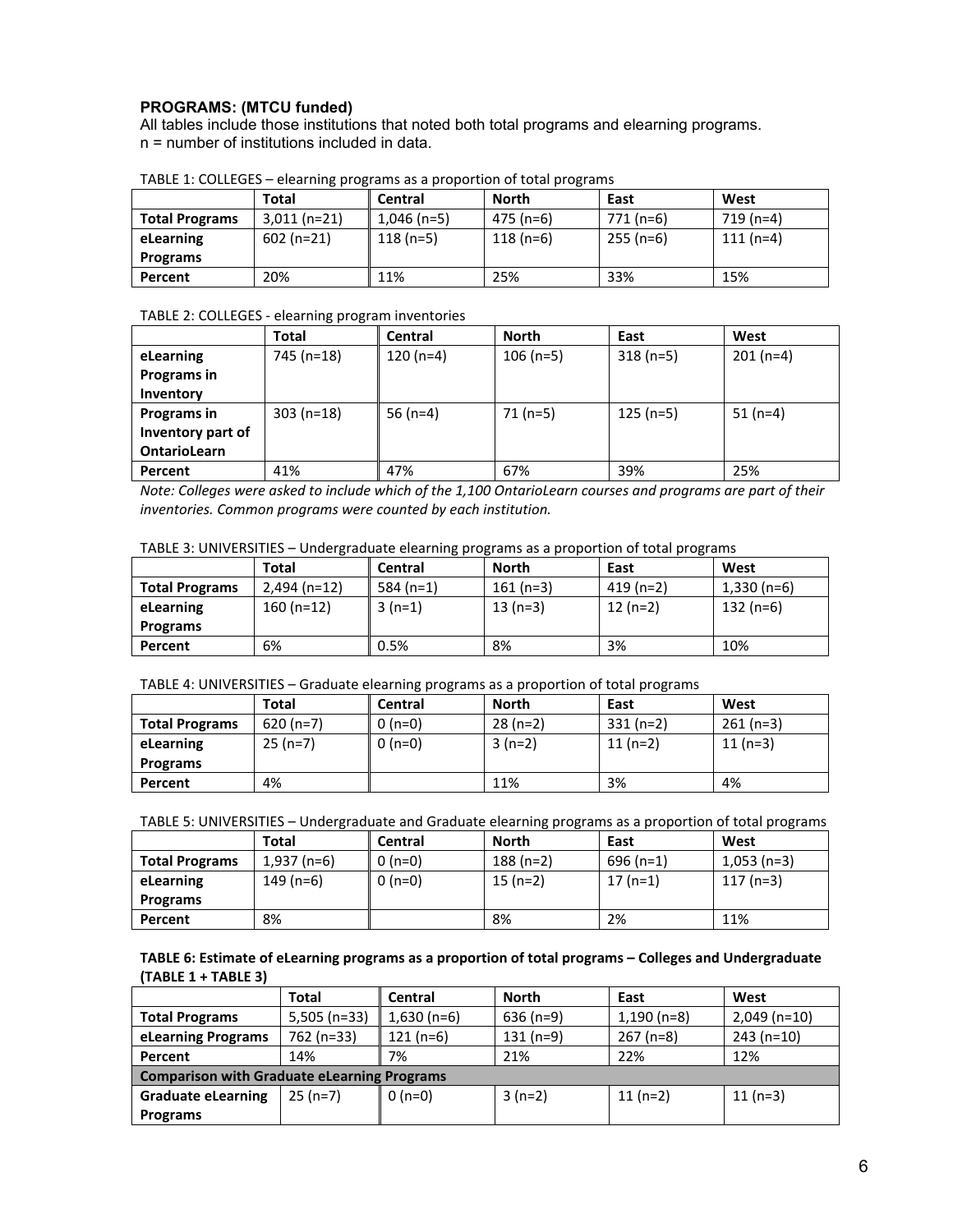| 10066 1 10066 JI      |               |             |             |              |               |
|-----------------------|---------------|-------------|-------------|--------------|---------------|
|                       | Total         | Central     | North       | East         | West          |
| <b>Total Programs</b> | $4.948(n=27)$ | 1,046 (n=5) | $663$ (n=8) | $1.467(n=7)$ | $1,772$ (n=7) |
| eLearning             | 751 (n=27)    | $118(n=5)$  | $133(n=8)$  | 272 (n=7)    | $228(n=7)$    |
| Programs              |               |             |             |              |               |
| Percent               | 15%           | 11%         | 21%         | 19%          | 13%           |

TABLE 7: TOTAL SYSTEM – Colleges and Universities elearning programs as a proportion of total programs  $(TAR)$  $F(1+TAR)$  $F(5)$ 

*Note: Unfunded/Not-for-credit programs excluded from above analysis.*

- *Colleges report a total of 607 unfunded programs (n=9) and 66 unfunded elearning programs (n=7).*
- *Universities report a total of 50 undergraduate not-for-credit programs (n=5) and 8 undergraduate notfor-credit elearning programs (n=2).*
- *Universities report a total of 9 graduate not-for-credit programs (n=4) and 0 graduate not-for-credit elearning programs (n=0).*

## **REGISTRATIONS: (MTCU funded)**

All tables include those institutions that noted both total course registrations and elearning course registrations. n = number of institutions included in data.

|                      | Total            | Central      | North          | East          | West          |
|----------------------|------------------|--------------|----------------|---------------|---------------|
| <b>Total</b>         | 2,013,054 (n=24) | 1,358,497    | 148,064 (n=6)  | 158,282 (n=6) | 348,211 (n=6) |
| <b>Registrations</b> |                  | $(n=6)$      |                |               |               |
| eLearning            | 142,185 (n=24)   | 57,706 (n=6) | $21,819$ (n=6) | 29,687 (n=6)  | 32,973 (n=6)  |
| <b>Registrations</b> |                  |              |                |               |               |
| Percent              | 7%               | 4%           | 15%            | 19%           | 9%            |

TABLE 1: COLLEGES - elearning course registrations as a proportion of total course registrations

*Note: (1) Sum of full time and part time course registrations.* 

### TABLE 2: UNIVERSITIES – Undergraduate elearning course registrations as a proportion of total course registrations

|                      | Total            | Central        | North          | East          | West            |
|----------------------|------------------|----------------|----------------|---------------|-----------------|
| Total                | 2,602,287 (n=19) | 651,303 (n=4)  | 187,359 (n=5)  | 659,163 (n=4) | 1,104,462 (n=6) |
| <b>Registrations</b> |                  |                |                |               |                 |
| eLearning            | 343,434 (n=19)   | $33,428$ (n=4) | $32,613$ (n=5) | 23,517 (n=4)  | 253,776 (n=6)   |
| <b>Registrations</b> |                  |                |                |               |                 |
| Percent              | 13%              | 5%             | 17%            | 4%            | 23%             |

#### TABLE 3: UNIVERSITIES – Graduate elearning course registrations as a proportion of total course registrations

|                      | Total           | Central                  | <b>North</b>  | East          | West          |
|----------------------|-----------------|--------------------------|---------------|---------------|---------------|
| Total                | 136,800 (n=11)  | $\parallel$ 30,730 (n=1) | $5,251$ (n=3) | 68,592 (n=3)  | 32,227 (n=4)  |
| <b>Registrations</b> |                 |                          |               |               |               |
| <b>Elearning</b>     | $10,097$ (n=11) | 409 (n=1)                | $1,650(n=3)$  | $6,031$ (n=3) | $2,007$ (n=4) |
| <b>Registrations</b> |                 |                          |               |               |               |
| Percent              | 7%              | 1%                       | 31%           | 9%            | 6%            |

TABLE 4: UNIVERSITIES – Undergraduate and Graduate elearning course registrations as a proportion of total course registrations

|                      | Total                         | Central        | North           | East           | West          |
|----------------------|-------------------------------|----------------|-----------------|----------------|---------------|
| <b>Total</b>         | 1,899,041                     | $326,613(n=1)$ | $183,346$ (n=3) | 660,570 (n=3)  | 728,512 (n=4) |
| <b>Registrations</b> | $(n=11)$                      |                |                 |                |               |
| eLearning            | 127,947 (n=11)   11,731 (n=1) |                | $33,698$ (n=3)  | $26,054$ (n=3) | 56,464 (n=4)  |
| <b>Registrations</b> |                               |                |                 |                |               |
| Percent              | 7%                            | 4%             | 18%             | 4%             | 8%            |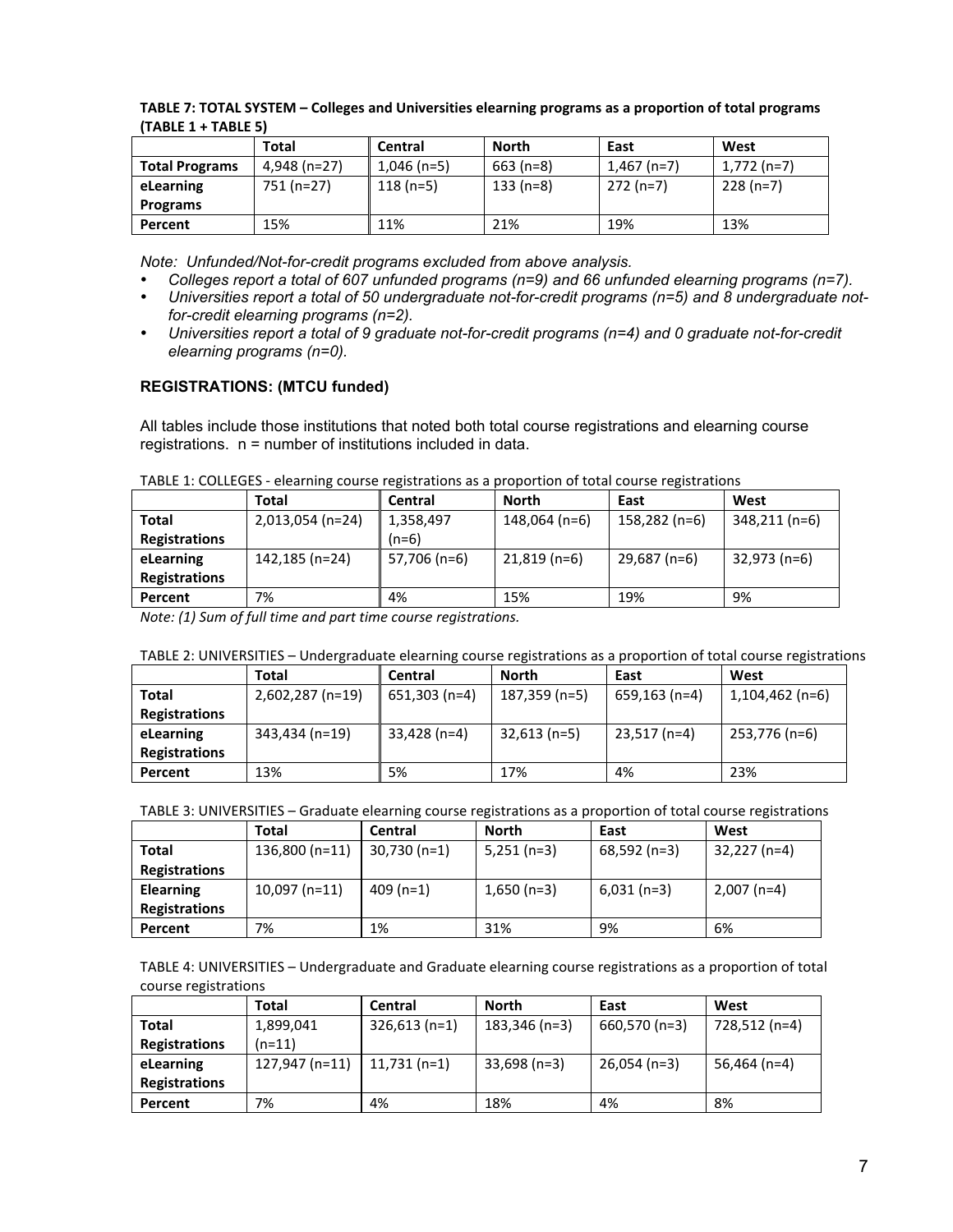|                                                         | Total           | Central         | <b>North</b>    | East            | West           |  |
|---------------------------------------------------------|-----------------|-----------------|-----------------|-----------------|----------------|--|
| <b>Total</b>                                            | 4,615,341       | 2,009,800       | 335,423 (n=11)  | 817,445 (n=10)  | 1,452,673      |  |
| <b>Registrations</b>                                    | (n=43)          | $(n=10)$        |                 |                 | $(n=12)$       |  |
| eLearning                                               | 485,619 (n=43)  | $91,134$ (n=10) | $54,432$ (n=11) | $53,204$ (n=10) | 286,749 (n=12) |  |
| <b>Registrations</b>                                    |                 |                 |                 |                 |                |  |
| Percent                                                 | 11%             | 5%              | 16%             | 7%              | 20%            |  |
| <b>Comparison with Graduate eLearning Registrations</b> |                 |                 |                 |                 |                |  |
| Graduate                                                | $10,097$ (n=11) | $409(n=1)$      | $1,650(n=3)$    | $6,031$ (n=3)   | $2,007$ (n=4)  |  |
| eLearning                                               |                 |                 |                 |                 |                |  |
| <b>Registrations</b>                                    |                 |                 |                 |                 |                |  |

TABLE 5: Estimate of eLearning course registrations as a proportion of total course registrations - Colleges and **Undergraduate (TABLE 1 + TABLE 2)** 

TABLE 6: TOTAL SYSTEM – Colleges and Universities elearning course registrations as a proportion of total course **registrations (TABLE 1 + TABLE 4)** 

|                      | Total            | Central          | <b>North</b>  | East          | West             |
|----------------------|------------------|------------------|---------------|---------------|------------------|
| <b>Total</b>         | 3,912,095 (n=35) | $1,685,110(n=7)$ | 331,410 (n=9) | 818,852 (n=9) | 1,076,723 (n=10) |
| <b>Registrations</b> |                  |                  |               |               |                  |
| eLearning            | 270,132 (n=35)   | 69,437 (n=7)     | 55,517 (n=9)  | 55,741 (n=9)  | 89,437 (n=10)    |
| <b>Registrations</b> |                  |                  |               |               |                  |
| Percent              | 7%               | 4%               | 17%           | 7%            | 8%               |

*Note: Unfunded/Not-for-credit course registrations excluded from above analysis:*

- *Colleges report a total of 159,611 unfunded course registrations (n=17) and 17,720 unfunded elearning course registrations (n=14).*
- *Universities report a total of 24,837 undergraduate not-for-credit course registrations (n=8) and 10,432 undergraduate not-for-credit elearning course registrations (n=8).*
- *Universities report a total of 2,570 graduate not-for-credit course registrations (n=4) and 0 graduate not-for-credit elearning course registrations (n=0).*

## **Registrations by Program Area: (MTCU funded)**

TABLE 7: COLLEGES - eLearning Course Registrations by program area

|                                  | <b>Course Registrations</b> |
|----------------------------------|-----------------------------|
| <b>Applied Arts</b>              | $11,602$ (n=18)             |
| <b>Business</b>                  | 36,471 (n=19)               |
| Health                           | 12,325 (n=17)               |
| Technology                       | 25,469 (n=17)               |
| Apprenticeship                   | $3,730(n=4)$                |
| LBS/ACE                          | $1,425$ (n=9)               |
| <b>General Education Courses</b> | 13,905 (n=14)               |
| Other                            | 18,834 (n=10)               |

*Notes: Sum of full time and part time course registrations by program area.* 

Other includes Community and Human Services, Hospitality and General Arts and Science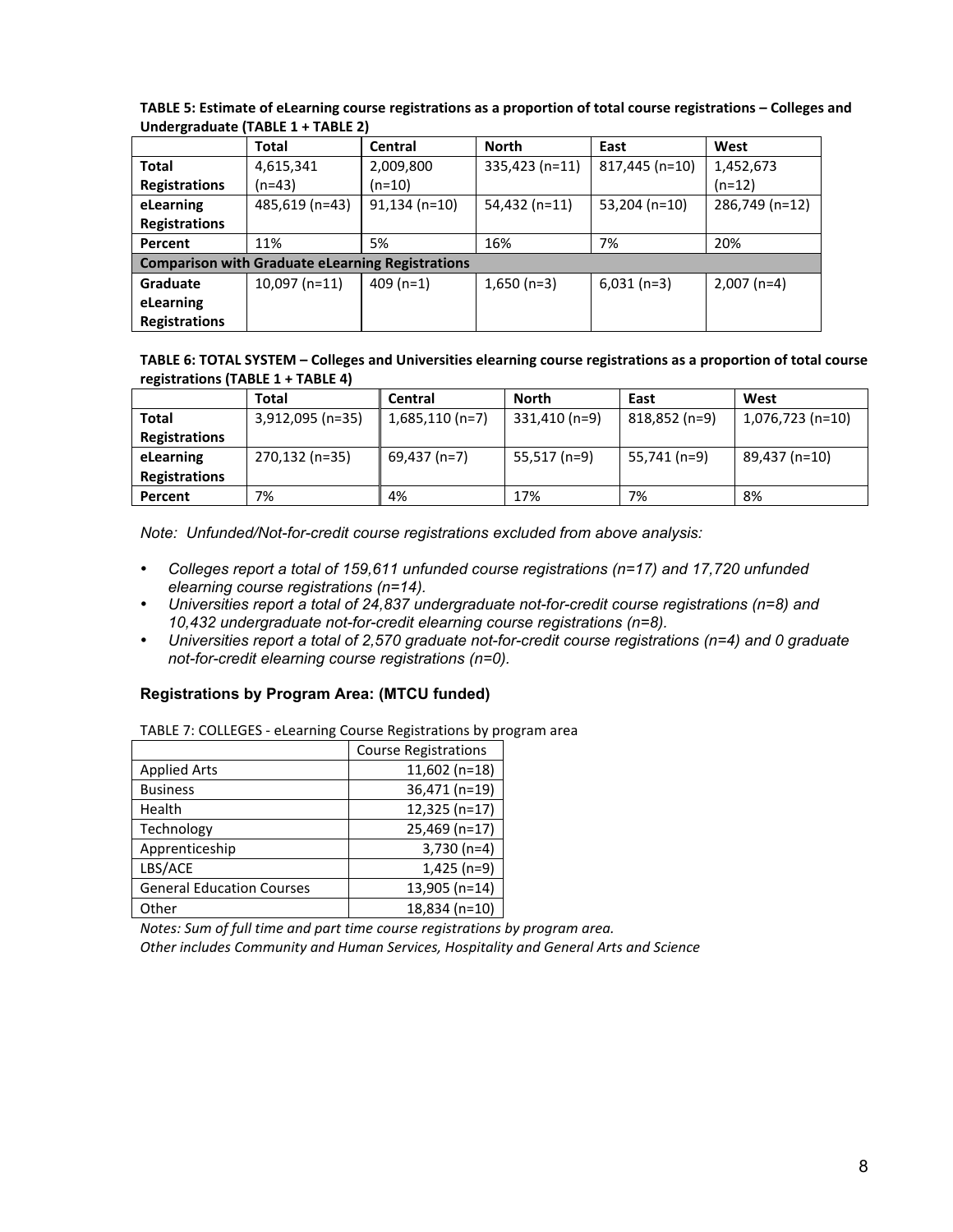TABLE 8: UNIVERSITIES – eLearning Course Registrations by program area

|                                                                    | <b>Course Registrations</b> |
|--------------------------------------------------------------------|-----------------------------|
| <b>General Arts and Science</b>                                    | $17,724$ (n=4)              |
| <b>General Arts</b>                                                | $11,940$ (n=5)              |
| <b>General Science</b>                                             | $985(n=6)$                  |
| Education, Physical Education, Sports, Recreation and Leisure      | $5,768$ (n=9)               |
| Fine and Applied Arts                                              | $2,471$ (n=6)               |
| Humanities and Related                                             | $10,105$ (n=9)              |
| Social Sciences and Related                                        | $21,573$ (n=11)             |
| Agriculture and Biological Sciences (excluding Health Professions) | $1,228$ (n=4)               |
| <b>Engineering and Applied Sciences</b>                            | $1,187$ (n=4)               |
| <b>Health Professions and Occupations</b>                          | $13,181$ (n=11)             |
| <b>Mathematics and Physical Sciences</b>                           | $6,784$ (n=7)               |
| Interdisciplinary Studies                                          | $0(n=0)$                    |
| Other                                                              | $23,269$ (n=9)              |

*\*'Sum'of'full'time,'part'time,'undergraduate'and'graduate'course'registrations'by'program'area.*

### **eLearning Activity Clusters: (MTCU funded)**

n = number of institutions included in data.

|           | <b>Courses</b>                             |                                        |                                   | Programs                                     |                                        |                                  | <b>Registrations</b>                       |                                        |                                   |
|-----------|--------------------------------------------|----------------------------------------|-----------------------------------|----------------------------------------------|----------------------------------------|----------------------------------|--------------------------------------------|----------------------------------------|-----------------------------------|
|           | <b>Number</b><br><b>Colleges</b><br>(n=24) | <b>Number</b><br>Undergrad<br>$(n=21)$ | <b>Number</b><br>Grad<br>$(n=13)$ | <b>Number</b><br><b>Colleges</b><br>$(n=21)$ | <b>Number</b><br>Undergrad<br>$(n=12)$ | <b>Number</b><br>Grad<br>$(n=7)$ | <b>Number</b><br><b>Colleges</b><br>(n=24) | <b>Number</b><br>Undergrad<br>$(n=19)$ | <b>Number</b><br>Grad<br>$(n=11)$ |
|           |                                            |                                        |                                   |                                              |                                        |                                  |                                            |                                        |                                   |
| $0 - 10%$ | ⇁                                          | 18                                     | 11                                | 8                                            | 9                                      | 5                                | 9                                          | 15                                     | 5                                 |
| 11-20%    | ⇁                                          | 0                                      |                                   | 4                                            | 2                                      |                                  | 6                                          |                                        | 3                                 |
| 21-30%    | 3                                          | 0                                      |                                   | 4                                            | 0                                      | 0                                | 4                                          | 0                                      | 2                                 |
| 31%-40%   |                                            |                                        | $\Omega$                          | C.                                           | 0                                      | 0                                | 4                                          | 0                                      | $\mathbf{0}$                      |
| 41%-50%   | 4                                          | 0                                      | 0                                 |                                              | 0                                      |                                  | $\Omega$                                   | ◢                                      | 0                                 |
| 51%-60%   | 4                                          | 0                                      | $\Omega$                          |                                              | 0                                      | 0                                | $\Omega$                                   | $\Omega$                               |                                   |
| 61%-70%   |                                            |                                        | $\Omega$                          | 0                                            | 0                                      | 0                                | и                                          |                                        | 0                                 |
| 71%-80%   | C.                                         | 0                                      | 0                                 |                                              | 0                                      | 0                                | $\Omega$                                   | 0                                      | 0                                 |
| 81%-90%   | 1                                          | 0                                      | $\Omega$                          | 0                                            | 0                                      | 0                                | $\Omega$                                   | $\Omega$                               | 0                                 |
| 91%-100%  | 0                                          | 1                                      | 0                                 | 0                                            |                                        | 0                                | 0                                          |                                        | 0                                 |

As a percentage of total **course offerings**:

- 17 of 24 colleges note between 0-30 per cent of courses offered through elearning.<br>• 18 of 21 universities note between 0.10 per cent of undergraduate courses offered.
- 18 of 21 universities note between 0-10 per cent of undergraduate courses offered through elearning.<br>• 11 of 13 universities note between 0-10 per cent of graduate courses offered through elearning
- 11 of 13 universities note between 0-10 per cent of graduate courses offered through elearning.

As a percentage of total **program offerings**:

- 16 of 21 colleges note between 0-30 per cent of programs offered through elearning.
- 9 of 12 universities note between 0-10 per cent of undergraduate programs offered through elearning.
- 5 of 7 universities note between 0-10 per cent of graduate programs offered through elearning.

As a percentage of total **course registrations**:

- 19 of 24 colleges note between 0-30 per cent of course registrations as elearning course registrations.
- 15 of 19 universities note between 0-10 per cent of undergraduate course registrations as elearning course registrations.
- 8 of 11 universities note between 0-20 per cent of graduate course registrations as elearning course registrations.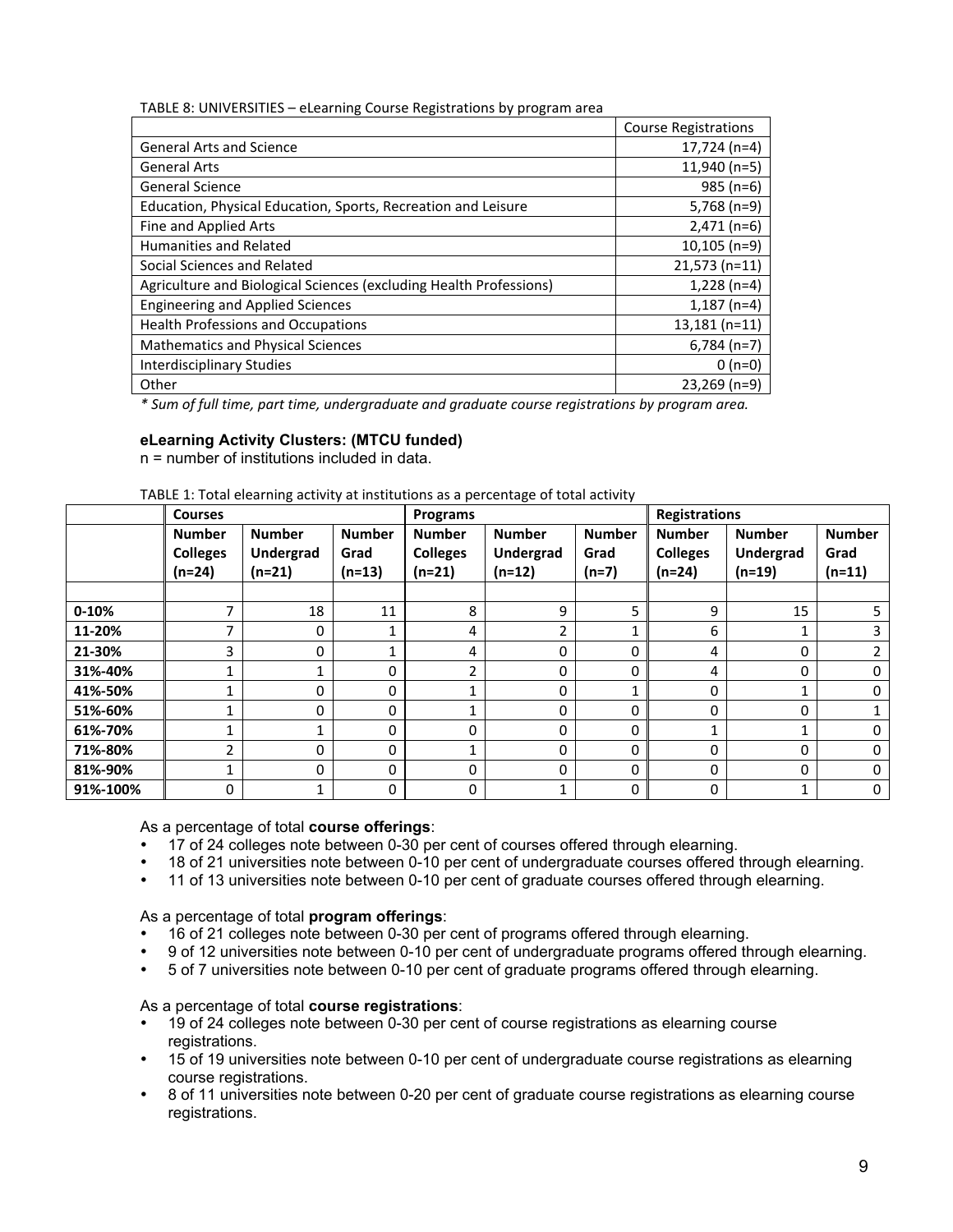### **Delivery Method:**

n = number of institutions included in data.

#### **Course Activity by type of elearning: online, hybrid, synchronous**

TABLE 1: COLLEGES – Course activity by type of elearning (all reported data)

|                                                            | Total          | % of Total |
|------------------------------------------------------------|----------------|------------|
| Number of Courses Offered Through Synchronous Conferencing | $918(n=5)$     | 7%         |
| Number of Courses Offered Through Hybrid Learning          | $988(n=8)$     | 8%         |
| Number of Courses Offered Through Fully Online Learning    | $11.278(n=20)$ | 85%        |

*Note:'The'colleges''survey'did'not'provide'a'breakdown'between'funded'and'unfunded'courses.'Totals'were'used'in above'table.*

| TABLE 2: UNIVERSITIES - Course activity by type of elearning (all reported data) |  |  |  |
|----------------------------------------------------------------------------------|--|--|--|
|----------------------------------------------------------------------------------|--|--|--|

|                                                                   | Total          | % of Total |
|-------------------------------------------------------------------|----------------|------------|
| <b>Number of Courses Offered Through Synchronous Conferencing</b> | $345(n=10)$    | 7%         |
| Number of Courses Offered Through Hybrid Learning                 | $2.479(n=14)$  | 50%        |
| Number of Courses Offered Through Fully Online Learning           | $2,127$ (n=17) | 43%        |

*Note: (1) Sum of undergraduate and graduate courses by delivery method. (2) MTCU funded for-credit numbers used.*

#### TABLE 3: TOTAL SYSTEM – Colleges and Universities course activity by type of elearning (TABLE 1+ TABLE 2)

|                                                            | Total          | % of Total |
|------------------------------------------------------------|----------------|------------|
| Number of Courses Offered Through Synchronous Conferencing | $1,263$ (n=15) | 7%         |
| Number of Courses Offered Through Hybrid Learning          | 3,467 (n=22)   | 19%        |
| Number of Courses Offered Through Fully Online Learning    | 13,405 (n=37)  | 74%        |

TABLE 4: Colleges and Universities course activity by type of elearning: ONLINE AND SYNCHRONOUS ONLY

|                                                                   | <b>Total</b>   | % of Total |  |  |
|-------------------------------------------------------------------|----------------|------------|--|--|
| <b>Colleges (all reported data)</b>                               |                |            |  |  |
| <b>Number of Courses Offered Through Synchronous Conferencing</b> | $918(n=5)$     | 8%         |  |  |
| Number of Courses Offered Through Fully Online Learning           | 11,278 (n=20)  | 92%        |  |  |
| Universities (all reported data)                                  |                |            |  |  |
| Number of Courses Offered Through Synchronous Conferencing        | $345(n=10)$    | 14%        |  |  |
| Number of Courses Offered Through Fully Online Learning           | $2,127$ (n=17) | 86%        |  |  |
| Total System - Colleges and Universities (all reported data)      |                |            |  |  |
| <b>Number of Courses Offered Through Synchronous Conferencing</b> | $1,263$ (n=15) | 9%         |  |  |
| Number of Courses Offered Through Fully Online Learning           | 13,405 (n=37)  | 91%        |  |  |

*Note: (1) The colleges' survey did not provide a breakdown between funded and unfunded courses. Totals were* used for colleges' data. (2) MTCU funded for-credit numbers used for universities data.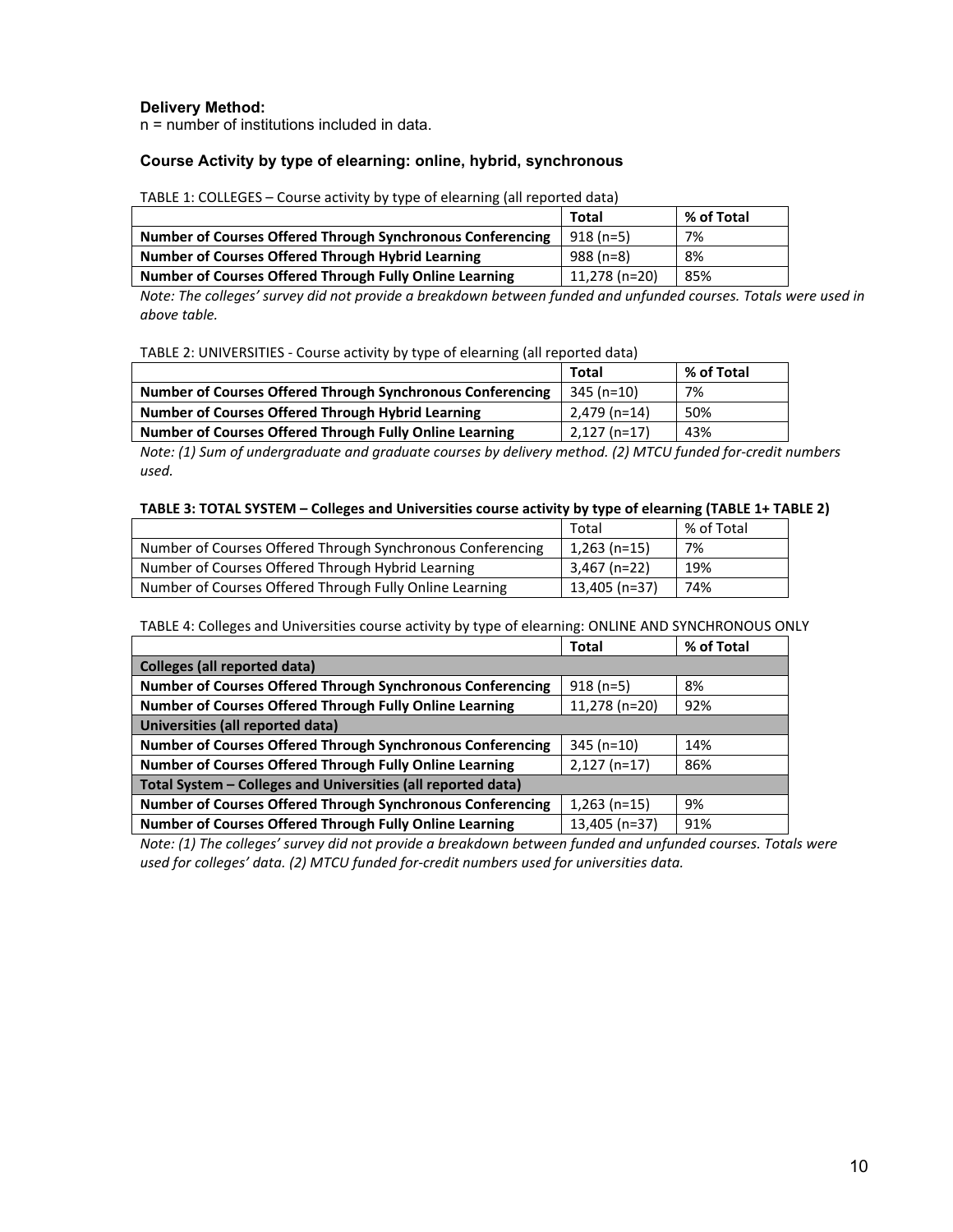## **Program Activity by type of elearning: online, hybrid, synchronous**

*The colleges' survey did not collect information on delivery method by program or registrations.*

### TABLE 5: UNIVERSITIES - Program Activity by type of elearning

|                                                             | Total      | % Total |
|-------------------------------------------------------------|------------|---------|
| Number of Programs Offered Through Synchronous Conferencing | $20(n=5)$  | 12%     |
| Number of Programs Offered Through Hybrid Learning          | $91(n=4)$  | 53%     |
| Number of Programs Offered Through Fully Online Learning    | $61(n=11)$ | 35%     |

*Note: (1) Sum of undergraduate and graduate programs by delivery method. (2) MTCU funded for-credit numbers used.*

## **Course Registration Activity by type of elearning: online, hybrid, synchronous**

TABLE 6: UNIVERSITIES - Course Registration Activity by type of elearning

|                                                   | Total             | % Total |
|---------------------------------------------------|-------------------|---------|
| Number of Registrations- Synchronous Conferencing | 19,005 (n=9)      | 6%      |
| Number of Registrations - Hybrid Learning         | 215,524 (n=12)    | 64%     |
| Number of Registrations - Fully Online Learning   | $102, 135$ (n=16) | 30%     |

*Note: (1) Sum of undergraduate and graduate course registrations by delivery method. (2) MTCU funded for-credit numbers'used.*

## **eLEARNING PRGRAMS BY CREDENTIAL: (MTCU funded)**

### TABLE 1: COLLEGES - elearning programs as a proportion of total number of programs, by credential

| Programs                           | <b>Total Programs</b> | <b>Total elearning</b> | elearning programs as % of |
|------------------------------------|-----------------------|------------------------|----------------------------|
|                                    |                       | <b>Programs</b>        | total reported program     |
| <b>Ontario College Certificate</b> | 519                   | 89                     | 17%                        |
| <b>Ontario College Diploma and</b> | 929                   | 52                     | 6%                         |
| Adv. Diploma                       |                       |                        |                            |
| <b>Ontario College Graduate</b>    | 220                   | 31                     | 14%                        |
| <b>Certificates</b>                |                       |                        |                            |
| <b>Applied Degree Programs</b>     | 38                    | 0                      | 0%                         |
| <b>Board Certificates</b>          | 373                   | 144                    | 39%                        |
| <b>Credential not Specified</b>    | 27                    | 8                      | 30%                        |
| Other                              | 94                    | 8                      | 9%                         |
| <b>Total</b>                       | 2,200                 | 332                    | 15%                        |

*Note: Results are for 15 of 24 institutions that reported offering elearning programs and could separate the data by'credential .In'some'cases,'colleges'did'not'provide'the'all'the'data'required'to'compute'the'percentage.*

• Of the total reported elearning programs, 43% are Board Certificates and 27% are Ontario College Certificates.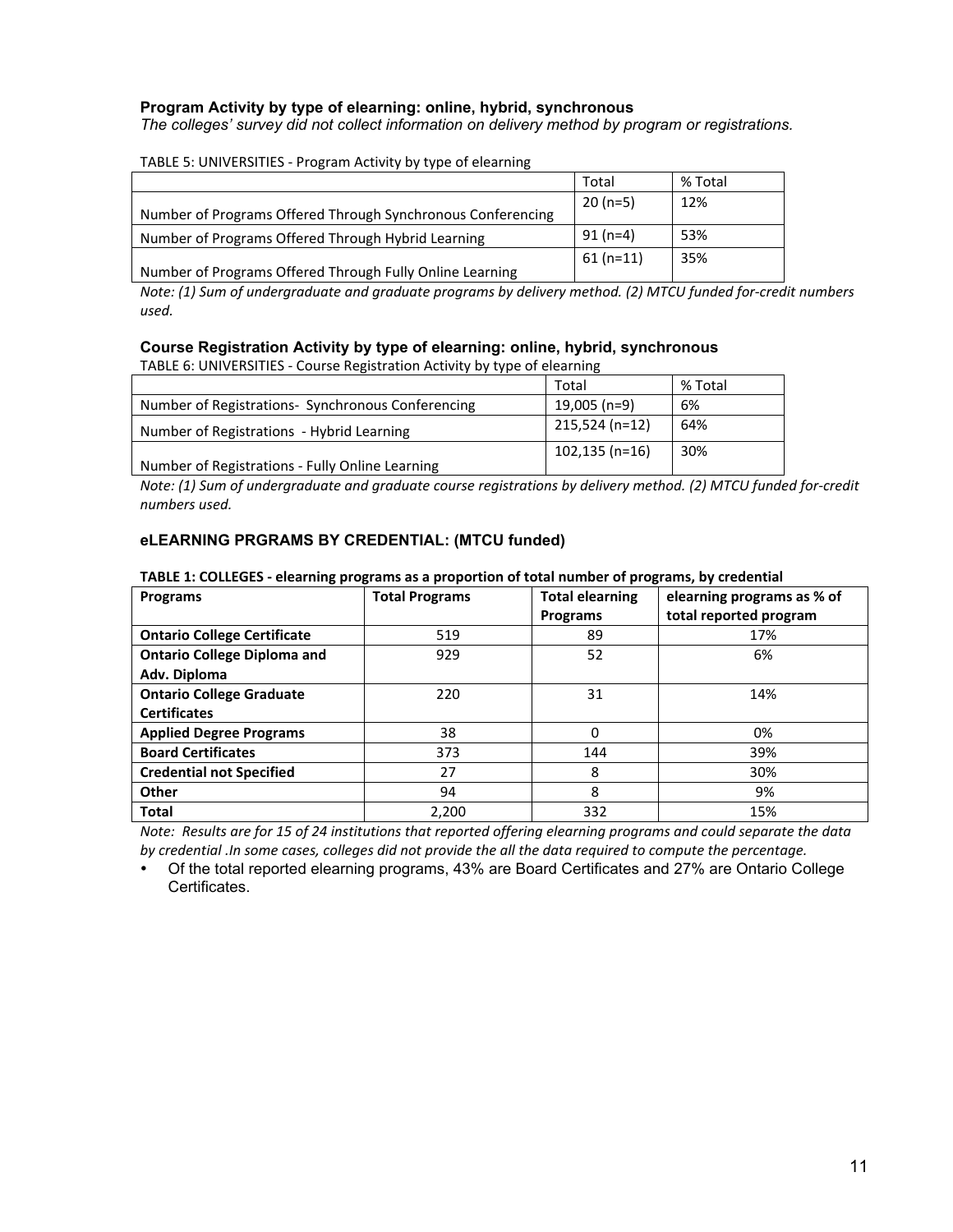|                                 | <b>Total</b><br><b>Programs</b> | <b>Total</b><br>elearning | eLearning programs as a<br>percent of total program |
|---------------------------------|---------------------------------|---------------------------|-----------------------------------------------------|
|                                 |                                 | Programs                  |                                                     |
| <b>Undergrad Certificate</b>    | 101                             | 22                        | 22%                                                 |
| <b>Undergrad Diploma</b>        | 27                              | 3                         | 11%                                                 |
| <b>Undergrad Degrees</b>        | 1.575                           | 113                       | 7%                                                  |
| <b>Graduate Certificate</b>     | 27                              |                           | 4%                                                  |
| <b>Graduate Degree Masters</b>  | 444                             | 21                        | 5%                                                  |
| <b>Graduate Degree PhD.</b>     | 228                             | $\overline{\phantom{a}}$  | 1%                                                  |
| <b>Credential Not Specified</b> | 0                               | $\Omega$                  | 0%                                                  |
| Other                           | 131                             | 4                         | 3%                                                  |
| <b>Total</b>                    | 2,533                           | 166                       | 7%                                                  |

TABLE 2: UNIVERSITIES - Elearning programs as a proportion of total number of programs, by credential

*Note: Results are for 11 universities only (including NOSM) that reported offering elearning programs and could separate'by'credential.'Remaining'universities'did'not'offer'full'programs'or'were'not'able'to'break'out'by' credential.*

• Of total reported elearning programs, undergraduate degrees represent the largest share at 68%.

# e**LEARNING COURSE COMPLETION RATES**

- Course completers are defined as those students (ministry funded) who receive a passing final grade
- Overall results indicate students are being successful in online courses
- Data clusters in the 70s to 80s in the college sector and in the 80s to 90s in the university sector<br>• In some cases, institutions were only able to report results on a subset of elearning courses
- In some cases, institutions were only able to report results on a subset of elearning courses

| <b>Rate Band</b> | <b>Colleges</b> |                      | <b>Universities</b><br>(15 of 22 responded) |        |  |
|------------------|-----------------|----------------------|---------------------------------------------|--------|--|
|                  |                 | (20 of 24 responded) |                                             |        |  |
|                  | <b>Number</b>   | %                    | <b>Number</b>                               | ℅      |  |
| 60% to 64%       | 0               |                      | 1                                           | 7%     |  |
| 65% to 69%       | 2               | 10%                  | 0                                           | 0%     |  |
| 70% to 74%       | 5               | 25%                  | 0                                           | 0%     |  |
| 75% to 79%       | 6               | 30%                  | 2                                           | 13%    |  |
| 80% to 84%       | 4               | 20%                  | $\overline{2}$                              | 13%    |  |
| 85% to 89%       | $\mathbf{1}$    | 5%                   | 3                                           | 20%    |  |
| 90% to 94%       | 1               | 5%                   | 5                                           | 34%    |  |
| 95% to 99%       | 1               | 5%                   | $\overline{2}$                              | 13%    |  |
| <b>Total</b>     | 20              | 100%                 | 15                                          | 100%   |  |
| Average          |                 | 76.5%                |                                             | 85.41% |  |
| <b>Median</b>    |                 | 76.1%                |                                             | 88.98% |  |
| Range            | 66.2 % to 94.8% |                      | 61.0% to 98.4%                              |        |  |

TABLE 1: eLearning Course Completion Rate Bands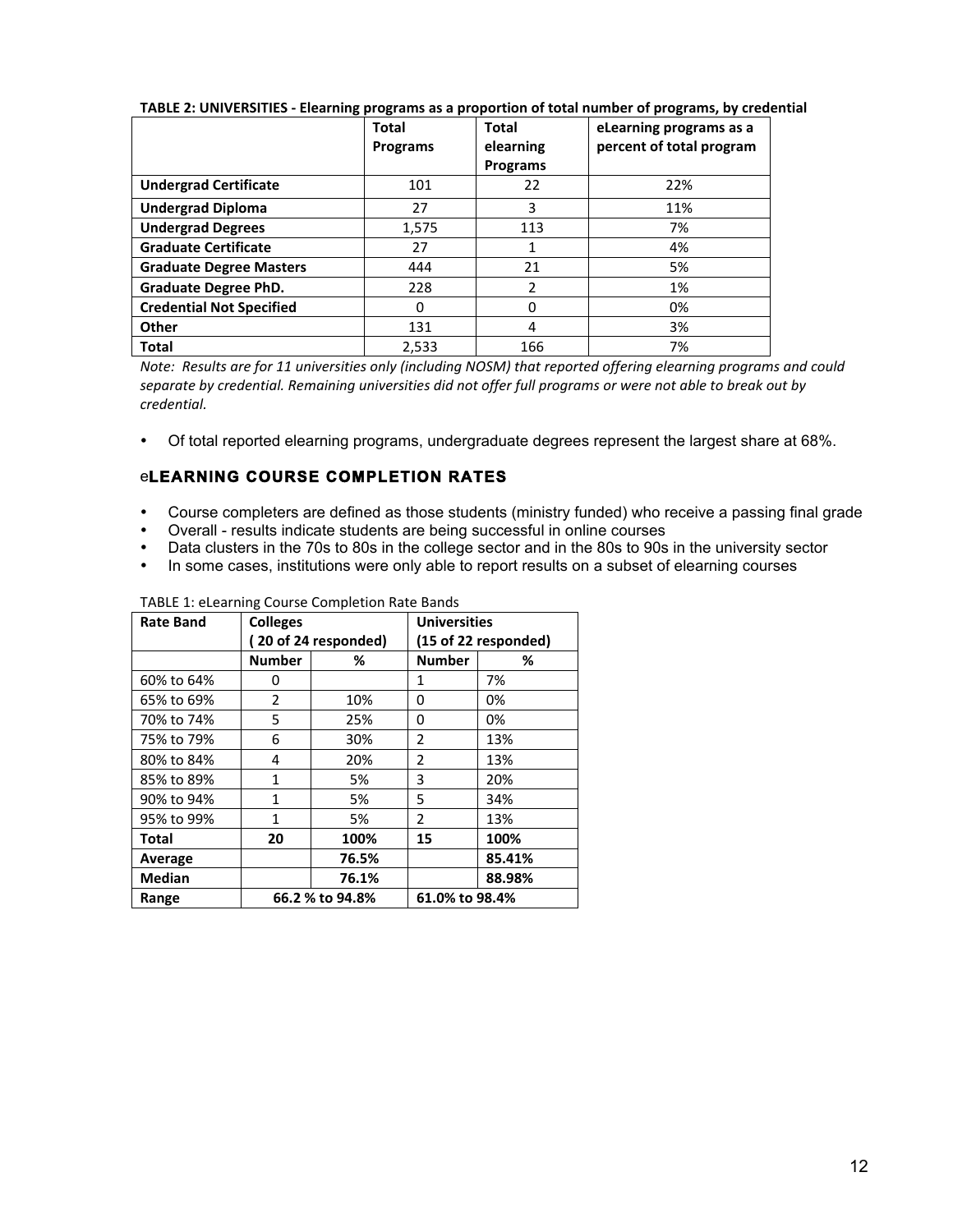# **COURSE AND PROGRAM TRENDS**

|                         | <b>Colleges</b>                      | <b>Universities</b>               |  |  |  |
|-------------------------|--------------------------------------|-----------------------------------|--|--|--|
| <b>Courses</b>          |                                      |                                   |  |  |  |
| Number Reporting        | 19 of 24 colleges reported growth    | 15 of 23 universities reported    |  |  |  |
| Growth                  | 1 reported 7.5% decrease             | increases; 2 reported decreases   |  |  |  |
|                         | 4 did not have 2004-05 statistics    | and 6 did not have 2004-05        |  |  |  |
|                         |                                      | statistics for comparison         |  |  |  |
| Range                   | Growth in courses ranged from 16% to | Growth in courses ranged from     |  |  |  |
|                         | 1086%, actual increases ranged from  | 4% to 411%; actual increases      |  |  |  |
|                         | 19 to 2152 courses                   | ranged from 1 to 193              |  |  |  |
|                         |                                      |                                   |  |  |  |
| <b>Programs</b>         |                                      |                                   |  |  |  |
| <b>Number Reporting</b> | 16 of 24 colleges reported growth; 4 | 9 of 23 universities reported     |  |  |  |
| Growth                  | reported no increases and 4 did not  | increases; 1 reported a           |  |  |  |
|                         | have 2004-05 statistics              | decrease; 6 had no change and     |  |  |  |
|                         |                                      | 7 did not have 2004-05 statistics |  |  |  |
| Range                   | Growth in programs ranged from $0 -$ | Growth in programs ranged         |  |  |  |
|                         | 200%; increase ranged from 0 to 18   | from 0 to 200%; increases         |  |  |  |
|                         | programs                             | ranged from 0 to 7                |  |  |  |
|                         |                                      |                                   |  |  |  |

TABLE 1: Growth in elearning courses and programs since 2004-05

*Note:'Course'counts'are'not'discrete.''Same'course'may'be'offered'at'multiple'institutions'and'be'counted'in' institutional'course'totals.*

# **FUTURE EXPANSION PLANS INCLUDING PRIORITY AREAS**

|                    | <b>Colleges</b>                     | <b>Universities</b>                 |  |  |
|--------------------|-------------------------------------|-------------------------------------|--|--|
| <b>Respondents</b> | 22 colleges provided plans; 2 could | 15 universities provided plans; 8   |  |  |
|                    | not predict                         | could not predict future due to     |  |  |
|                    |                                     | nature or state of planning process |  |  |
| <b>Expansion</b>   | Over 1800 courses projected.        | Projected growth of 688 courses and |  |  |
|                    | Information on programs not         | 51 programs amongst universities    |  |  |
|                    | surveyed.                           | who responded                       |  |  |

TABLE 1: Growth in elearning courses and programs since 2004-05

#### • Common characteristics in both sectors:

- o Both sectors anticipate there will be growth in both courses and programs
- $\circ$  Growth anticipated across most program areas; no single program area stood out

## **COURSE DESIGN, DEVELOPMENT AND QUALITY ASSURANCE**

### **Course design and development**

- For both colleges and universities:
	- the most important factor in determining which courses to develop is high enrolment with high demand a close second amongst
	- the key challenge in expanding elearning courses was operating /capital budgets, followed by faculty acceptance and workload issues
	- student acceptance was ranked low or not an issue in whether to expand a program.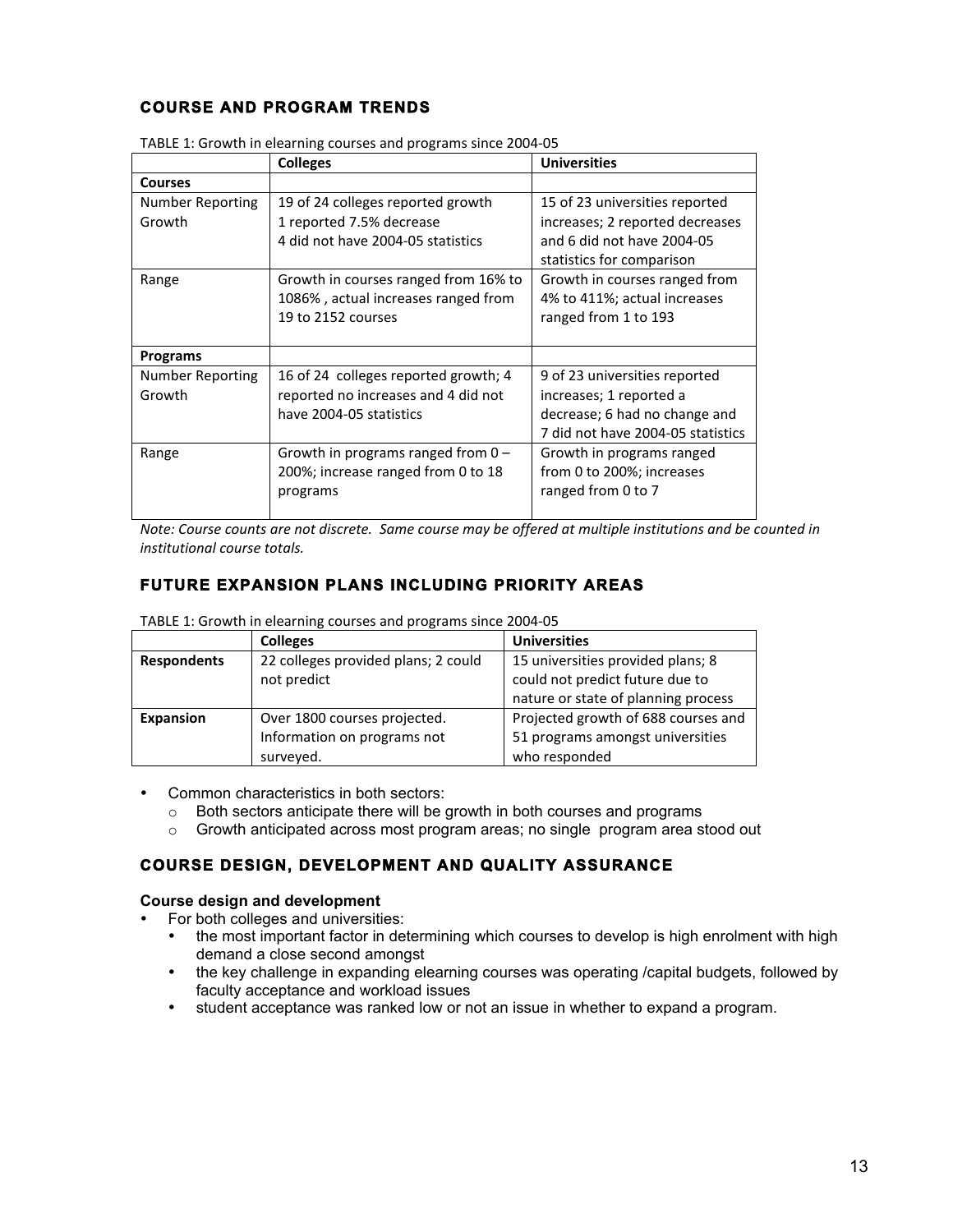### **Quality Assurance**

### **Universities**

- Of the 22 universities that responded, all have quality assurance processes in place for course development, 21 for course delivery and 20 for course re-development.
- When developing elearning course or programs, 17 universities (77%) reported they use internal checklists or best practices, 18 universities (82%) reported they use an internal review process and indicated they use an external rubric.
- There is an even split between universities who have similar quality assurance processes for face to face and elearning courses ( 8) and those that employ different processes (8).

### **Colleges**

- 23 colleges have quality assurance processes for elearning course development, course delivery and course re-development; 1 has QA for delivery only.
- 5 noted that the QA occurs through OntarioLearn.
- 23 have internal check lists or review processes.

# **STUDENT SUPPORT SERVICES**

- In both the college and university sectors, a broad range of student services are available to students taking courses online including course advisement, online registration, faculty contact, exam invigilation, academic tutoring, IT helpdesk, course evaluation, etc.
- In both sectors, the availability of academic tutoring had the lowest frequency counts at 71% of institutions offering this support. In some cases, institutions indicated this was the responsibility of the student.
- In both sectors, 90% or more of the respondents indicated they do not directly provide 24/7 help desk support. The hours vary considerably across institutions.
- However, of note in the college sector, is that students taking courses through Ontario Learn have access to 24/7 IT support through OntarioLearn's contract with Embanet.
- Institutions were asked about the existence of a "dedicated website" for elearning. While many institutions advised they have dedicated web pages for elearning students the breadth and scope of the site varied. Few provided an end to end "virtual campus" type service that integrates information, registration and support services targeted at elearning students. Most were for information and registration purposes.
- In the university sector, several institutions noted that each department offering elearning courses and/or program had their own website with information pertinent to offerings.